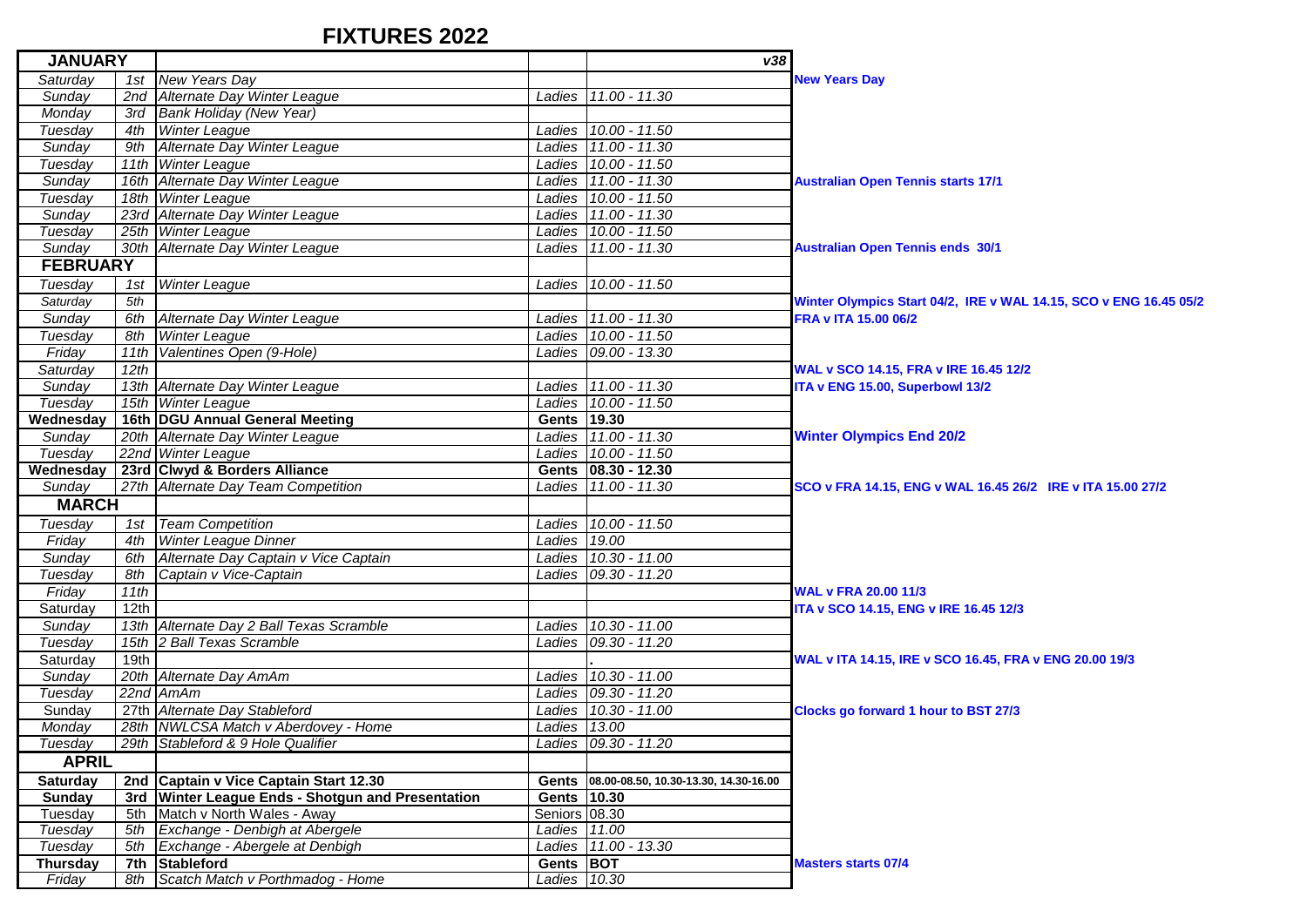| 9th Monthly Medal No1<br><b>Saturday</b><br>Gents   08.00 - 10.30 & 12.00 - 15.00                             | Grand National 17.15 09/4          |
|---------------------------------------------------------------------------------------------------------------|------------------------------------|
| Saturday<br>9th Alt Day Coronation Foursomes<br>Ladies 11.00 - 11.30                                          |                                    |
| 10th WG Medal (1)<br>Ladies 10.30 - 11.30<br>Sunday                                                           | <b>Masters ends 10/4</b>           |
| 12th Match v Padeswood & Buckley - Away<br>Seniors 08.30<br>Tuesday                                           |                                    |
| Tuesday<br>Ladies   09.30 - 11.20<br>12th Coronation Foursomes                                                |                                    |
| 14th Bogey<br>Gents BOT<br><b>Thursday</b>                                                                    |                                    |
| 15th Good Friday Stableford<br>Friday<br>Ladies 10.30 - 11.50                                                 | <b>Good Friday 15/4</b>            |
| 16th Heaton Cup Qualifier (Medal)<br>Gents 08.00 - 10.30 & 12.00 - 15.00<br><b>Saturday</b>                   |                                    |
| 17th Alternate Day Stableford<br>Sunday<br>Ladies 10.30 - 11.00                                               |                                    |
| <b>Monday</b><br>18th Bank Holiday Stableford<br>Gents BOT AM only                                            | <b>Easter Monday 18/4</b>          |
| L/G<br>12.00 - 14.30<br><b>Monday</b><br>18th Bank Holiday Mixed                                              |                                    |
| Tuesday<br>19th Stableford & 9 Hole Qualifier<br>Ladies 09.30 - 11.20                                         |                                    |
| 20th Nobby Morris Memorial Trophy<br>Wednesday<br>Seniors 08.30 - 10.20                                       |                                    |
| 21st Ken Pierce Cup 55+ & Stableford<br><b>Thursday</b><br>Gents BOT                                          |                                    |
| Ladies 08.40 & 14.00 time tbc<br>Friday<br>22nd Denbigh & Flint County Championship                           |                                    |
| Friday<br>22nd Denbigh & Flint County Silver & Bronze Meeting<br>Ladies 10.00 time tbc                        |                                    |
| 23rd Welsh Handicap Team Qualifier (Stableford)<br><b>Saturday</b><br>Gents   08.00 - 10.30 & 12.00 - 15.00   |                                    |
| 23rd Denbigh & Flint County Championship<br>Ladies 11.00 & 15.10 time tbc<br>Saturday                         |                                    |
| 24th WG Medal (2) & Challenge Bowl<br>Ladies 09.50 - 10.50<br>Sunday                                          |                                    |
| 24th DGU Match v Wrexham - Home<br><b>Sunday</b><br>Gents 12.00                                               |                                    |
| 25th Match v Rhuddlan - Home<br>Seniors 08.30 - 10.00<br>Monday                                               |                                    |
| 25th NWLCSA Spring Meeting<br>Ladies St Deniol<br>Monday                                                      |                                    |
| 19.30<br><b>Monday</b><br>25th Annual General Meeting<br>L/G                                                  |                                    |
| Tuesday<br>26th Australian Spoons<br>Ladies 09.30 - 11.20 & 16.50 - 17.30                                     |                                    |
| 28th Stableford<br>Gents BOT<br><b>Thursday</b>                                                               |                                    |
| Ladies 12.30<br>29th Scratch Match v Royal St Davids - Away<br>Friday                                         |                                    |
| Friday<br>29th NWLCSA Match v Maesdu - Away<br>Ladies $13.10$                                                 |                                    |
| <b>Saturday</b><br>30th Monthly Medal No2<br>Gents   08.00 - 10.30 & 12.00 - 15.00                            |                                    |
| <b>MAY</b>                                                                                                    |                                    |
| 2nd Bank Holiday Stableford<br><b>Monday</b><br>Gents   BOT AM only                                           | <b>Early May Bank Holiday 02/5</b> |
| $12.00 - 14.30$<br><b>Monday</b><br>2nd Bank Holiday Mixed<br>L/G                                             |                                    |
| 3rd WG Medal (3)(MS) & William Hughes Qual & 9 Hole Qual<br>Ladies 09.30 - 11.20 & 16.50 - 17.30<br>Tuesday   |                                    |
| 5th Team Competition (Team of 4)<br><b>Thursday</b><br>Gents BOT                                              |                                    |
| Friday<br>6th Laird Spring Greensomes<br>Ladies Hawarden                                                      |                                    |
| Friday<br>6th D&F Spring Meeting<br>Ladies Mold                                                               |                                    |
| 7th Clwyd Vale Shield - Away<br>Gents   13.00 Ruthin/Pwllglas<br><b>Saturday</b>                              |                                    |
| 8th Friendly Match v Wirral GC - Away<br>Gents Time ?????<br><b>Sunday</b>                                    |                                    |
| 9th Seniors Trophy<br>Seniors 08.30 - 10.20<br>Monday                                                         |                                    |
| 9th NWLCSA Match v Maesdu - Home<br>Ladies 13.00<br>Monday                                                    |                                    |
| 10th Carys Jones Memorial Trophy Stableford & 9 Hole Qual<br>Ladies 09.30 - 11.20 & 16.50 - 17.30<br>Tuesday  |                                    |
| <b>Thursday</b><br>12th Ron Lamb Cup (Medal)<br>L/G<br><b>BOT</b>                                             |                                    |
| Friday<br>13th Laird Match v Hawarden - Home<br>Ladies 13.00                                                  |                                    |
| 14th   PGA ProAm Qualifier (Stableford)<br>Gents 08.00 - 10.30 & 12.00 - 15.00<br><b>Saturday</b>             | FA Cup Final 17.30 14/5            |
| Sundav<br>15th Ladies' Vice-Captain's Day<br>Ladies 11.00 - 13.50                                             |                                    |
| 16th Tony Claber Trophy<br>Seniors 08.30<br>Monday                                                            |                                    |
| 16th WNC Vets Spring Meeting<br>Ladies Bull Bay<br>Monday                                                     |                                    |
| Ladies 09.30 - 11.20 & 16.50 - 17.30<br>Tuesday<br>17th   WG Medal (4)(MS) & Sir DS Davies Qual & 9 Hole Qual |                                    |
| Wednesday<br>18th Urdd Eisteddfod Open - Individual Stableford<br>L/G<br>$ 09.00 - 15.00 $                    |                                    |
| 19th DW Davies Cup 63+ & Stableford<br><b>Thursday</b><br>Gents BOT                                           |                                    |
|                                                                                                               | <b>US PGA Golf starts 19/5</b>     |
| 20th Scratch Match v Llangollen - Away<br>Friday<br>Ladies 10.00                                              |                                    |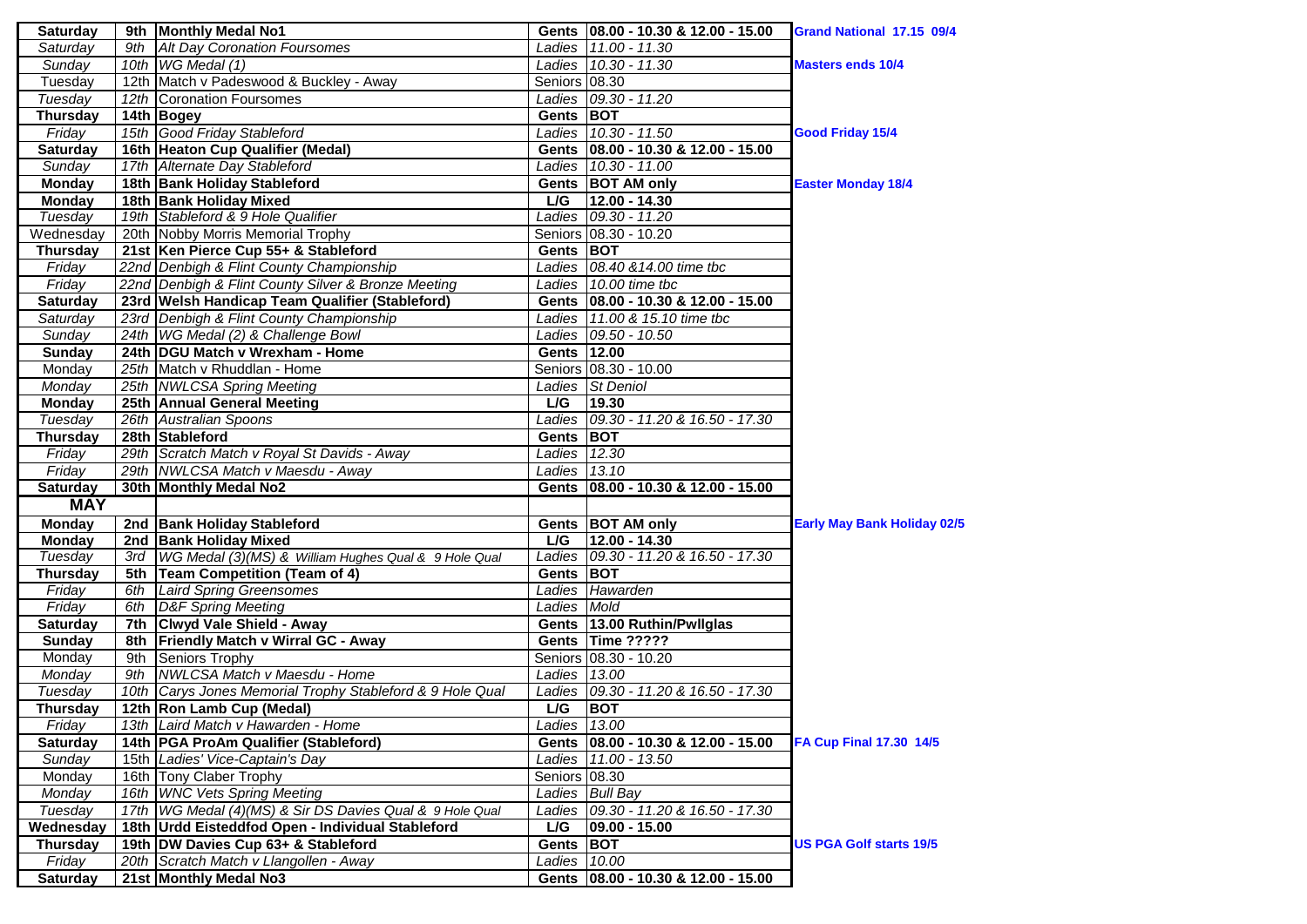| <b>Sunday</b>                    |            | 22nd Exchange at Mold and Mold at Denbigh                                      |                     | Gents 10.30 - 14.30                    | US PGA Golf ends, French Open Tennis starts 22/5 |
|----------------------------------|------------|--------------------------------------------------------------------------------|---------------------|----------------------------------------|--------------------------------------------------|
| Monday                           |            | 23rd Clwyd Shield - Away                                                       |                     | Seniors Prestatyn 08.30                |                                                  |
| Monday                           |            | 23rd Scratch Match v Mold - Away                                               | Ladies 13.00        |                                        |                                                  |
| Monday                           |            | 23rd Laird Match v Abergele - Home                                             | Ladies 13.30        |                                        |                                                  |
| Tuesday                          |            | 24th   Foxhall Putter - Betterball Stableford                                  |                     | Ladies 09.30 - 11.20 & 16.50 - 17.30   |                                                  |
| Wednesday                        |            | 25th Laird Match v Mold - Away                                                 | Ladies 13.00        |                                        |                                                  |
| <b>Thursday</b>                  |            | 26th Bogey                                                                     | Gents BOT           |                                        |                                                  |
| Friday                           |            | 27th Match v Old Padeswood - Away                                              | Seniors 08.30       |                                        |                                                  |
| Friday                           |            | 27th Scratch Match v Conwy - Away                                              | Ladies 08.50        |                                        |                                                  |
| <b>Saturday</b>                  |            | 28th Centenary Cup (Stableford)                                                |                     | Gents   08.00 - 10.30 & 12.00 - 15.00  | Champions League Final 20.00?? 29/5              |
| Monday                           |            | 30th WNC Championships                                                         |                     | Ladies Henllys                         |                                                  |
| Tuesday                          |            | 31st   WG Medal (5)(MS) & Centenary Cup & 9 Hole Qualifier                     |                     | Ladies 09.30 - 11.20 & 16.50 - 17.30   |                                                  |
| <b>JUNE</b>                      |            |                                                                                |                     |                                        |                                                  |
| <b>Thursday</b>                  |            | 2nd The Nobby Morris Medal                                                     | Gents BOT           |                                        | <b>Spring Bank Holiday 02/6</b>                  |
| Friday                           | 3rd        | <b>Bank Holiday Stableford</b>                                                 |                     | Gents BOT AM Only                      | <b>Platinum Jubilee Bank Holiday 03/6</b>        |
| <b>Friday</b>                    |            | 3rd Bank Holiday Mixed                                                         | L/G                 | $12.00 - 14.30$                        |                                                  |
| <b>Saturday</b>                  |            | 4th Stableford                                                                 |                     | Gents 08.00 - 10.20 & 12.00 - 15.00    | <b>French Open Tennis ends 05/6</b>              |
| Tuesday                          | 7th        | Jenkins Cup - Par Competition & 9 Hole Qualifier                               |                     | Ladies 09.30 - 11.20 & 16.50 - 17.30   |                                                  |
| <b>Thursday</b>                  | 9th        | <b>Stableford</b>                                                              | Gents BOT           |                                        |                                                  |
| Friday                           |            | 20th Match v Prestatyn - Home                                                  |                     | Seniors 08.30 - 10.00                  |                                                  |
| Friday                           |            | 10th Scratch Match v Conwy - Home                                              | Ladies 13.30        |                                        |                                                  |
| <b>Saturday</b>                  |            | 11th Team Competition (Team of 4)                                              |                     | Gents   08.00 - 10.30 & 12.00 - 15.00  |                                                  |
| <b>Sunday</b>                    |            | 12th Mixed Exchange - Denbigh at Mile End                                      | L/G                 | 11.00                                  |                                                  |
| Monday                           |            | 13th Frank Taylor Trophy                                                       |                     | Seniors 08.30 - 10.20                  |                                                  |
| Monday                           |            | 13th   NWLCSA Match v Bull Bay - Home                                          | Ladies 13.00        |                                        |                                                  |
| Tuesday                          |            | 14th   WG Medal (6)(MS) & Coronation Medal & 9 Hole Qualifier                  |                     | Ladies 09.30 - 11.20 & 16.50 - 17.30   |                                                  |
| <b>Thursday</b>                  |            | 16th Bogey                                                                     | Gents BOT           |                                        | <b>US Open Golf starts 16/6</b>                  |
| Friday                           |            | 17th Scratch Match v Royal St Davids - Home                                    | Ladies 11.00        |                                        |                                                  |
| Friday                           |            | 17th NWLCSA Match v Abersoch - Away                                            | Ladies $12.30$      |                                        |                                                  |
| <b>Saturday</b>                  |            | 18th Foxhall Putter & Monthly Medal No4                                        |                     | Gents   08.00 - 10.30 & 12.00 - 15.00  |                                                  |
| <b>Sunday</b>                    |            | 19th Open AmAm                                                                 |                     | Gents   09.00 - 14.00                  | <b>US Open Golf ends 19/6</b>                    |
| Sunday                           |            | 19th D&F Captain's Day                                                         |                     | Ladies Padeswood & Buckley             |                                                  |
| Monday                           |            | 20th NWLCSA Match v Abersoch - Home                                            |                     |                                        |                                                  |
| Tuesday                          |            |                                                                                |                     | Ladies 13.00                           |                                                  |
|                                  |            | 21st WG Centenary Greensomes                                                   |                     | Ladies 09.30 - 11.20 & 16.50 - 17.30   |                                                  |
|                                  |            |                                                                                |                     |                                        |                                                  |
| Wednesday<br><b>Thursday</b>     |            | 22nd Open Gents Seniors Betterball Stableford<br>23rd Stableford               | Gents BOT           | Seniors 09.00 - 14.00                  |                                                  |
| Thursday                         |            |                                                                                | Ladies 12.00        |                                        |                                                  |
|                                  |            | 23rd Scratch Match v Porthmadog - Away<br>24th Match v North Wales - Home      |                     | Seniors 8.30 - 10.00                   |                                                  |
| Friday                           |            |                                                                                |                     | Gents   08.00 - 16.00                  |                                                  |
| <b>Saturday</b><br><b>Sunday</b> |            | 25th Open Gents Betterball Stableford<br>26th Open Mixed Betterball Stableford | L/G                 | $11.00 - 15.00$                        |                                                  |
| Monday                           |            | 27th WNC Vets Captain's Day                                                    |                     | Ladies Henllys                         | <b>Wimbledon starts 27/6</b>                     |
| Tuesday                          |            | 28th   WG Medal (7)(MS) & Maddock Trophy & 9 Hole Qualifier                    |                     |                                        |                                                  |
|                                  |            | 30th Medal                                                                     | Gents BOT           | Ladies   09.30 - 11.20 & 16.50 - 17.30 |                                                  |
| Thursday                         |            |                                                                                |                     |                                        |                                                  |
| <b>JULY</b>                      |            |                                                                                |                     |                                        |                                                  |
| <b>Saturday</b>                  | 2nd        | Howatson Tankards (Betterball Stableford)                                      |                     | Gents   08.00 - 10.30 & 12.00 - 14.50  | <b>Tour de France starts 01/7</b>                |
| Sunday                           | 3rd        | <b>LADIES' CAPTAIN'S DAY</b>                                                   |                     | Ladies 11.40 - 15.00                   |                                                  |
| Monday                           | 4th        | <b>Cliff Twamley Memorial Trophy</b>                                           |                     | Seniors 08.30 - 10.20                  |                                                  |
| Tuesday                          | 5th        | Margaret Clarke Trophy Stableford & 9 Hole Qualifier                           | Gents BOT           | Ladies 09.30 - 11.20 & 16.50 - 17.30   |                                                  |
| <b>Thursday</b>                  | 7th<br>8th | Stableford<br>NWLCSA Match v Bull Bay - Away                                   |                     |                                        |                                                  |
| Friday                           | 9th        |                                                                                | Ladies 13.00<br>L/G | 08.00 - 10.30 & 12.00 - 15.00          | <b>Wimbledon Ladies Final 09/7</b>               |
| <b>Saturday</b><br><b>Sunday</b> |            | Harding Salver & Monthly Medal No5<br>10th   DGU Match v Old Colwyn - Home     | Gents 12.00         |                                        |                                                  |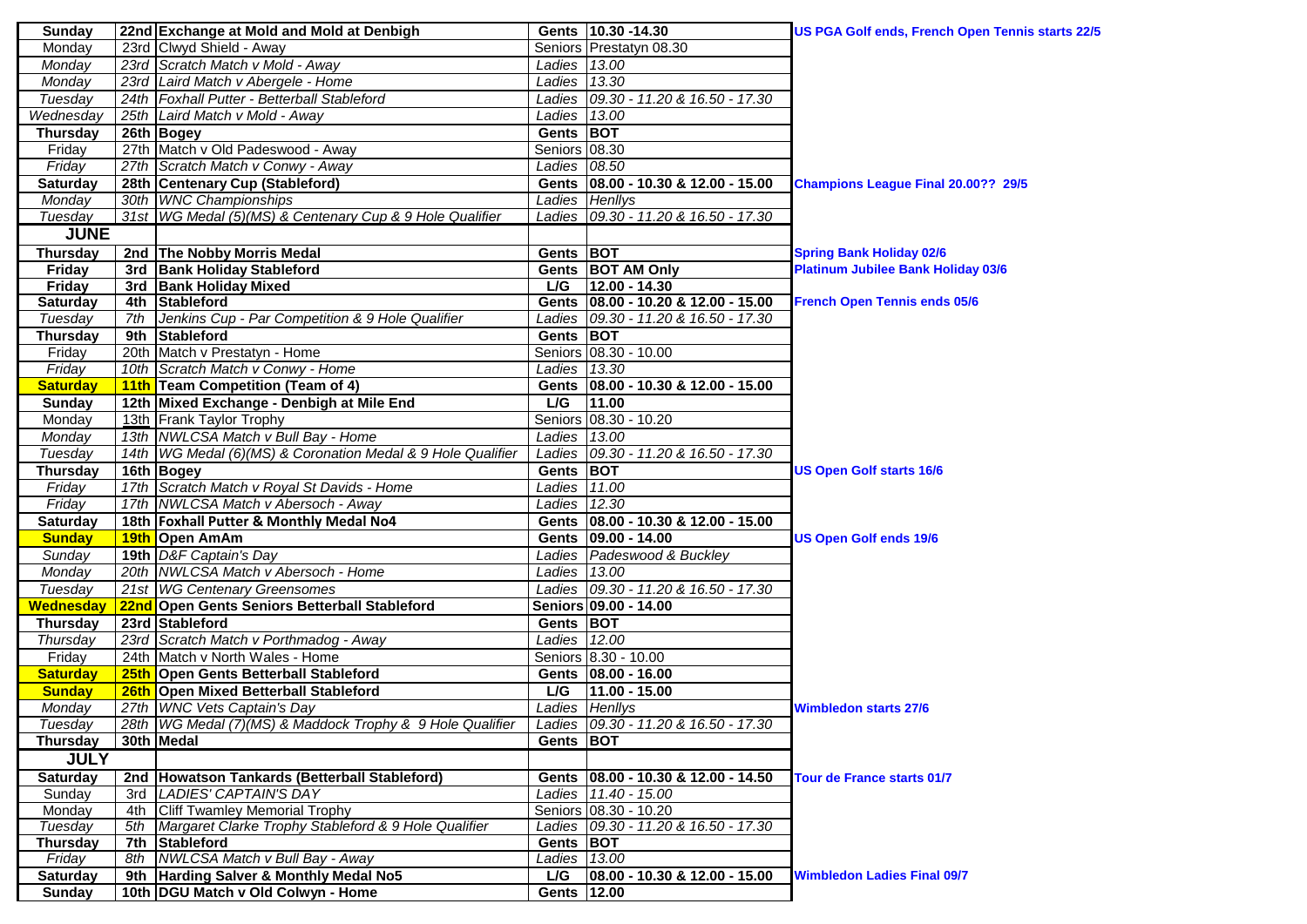| Monday                    | 11th Denbighshire Ladies Captains Association                                                         |               | Ladies 11.00 - 12.00                                          | <b>Wimbledon Mens Final 10/7</b>                            |
|---------------------------|-------------------------------------------------------------------------------------------------------|---------------|---------------------------------------------------------------|-------------------------------------------------------------|
| Tuesdav                   | 12th   WG Medal (8)(MS) & Alice Jones Plate & 9 Hole Qualifier                                        |               | Ladies 09.30 - 11.20 & 16.50 - 17.30                          |                                                             |
| Wednesday                 | 13th Laird Match v Rhuddlan-Home                                                                      | Ladies 13.00  |                                                               |                                                             |
| Wednesday                 | 13th Caernarfonshire Cup                                                                              |               | Ladies Holyhead                                               |                                                             |
| <b>Thursday</b>           | 14th Stableford                                                                                       | Gents BOT     |                                                               | <b>Open Golf starts 14/7</b>                                |
| Friday                    | 15th Open Ladies' Over 60s Betterball Stableford                                                      |               | Ladies 11.00 - 14.30                                          | <b>Athletics World Championships start 15/7</b>             |
| <b>Saturday</b>           | 16th Brere Foster Trophy (Bogey)                                                                      | L/G           | 08.00 - 10.30 & 12.00 - 15.00                                 | <b>Open Golf ends 17/7</b>                                  |
| Monday                    | 18th Chairman's Trophy                                                                                |               | Seniors 08.30 - 10.20                                         |                                                             |
| Monday                    | 18th Scratch Match v Mold - Home                                                                      | Ladies 13.30  |                                                               |                                                             |
| Tuesday                   | 19th County Captain's Trophy Stableford & 9 Hole Qualifier                                            |               | Ladies 09.30 - 11.20 & 16.50 - 17.30                          |                                                             |
| Tuesday                   | 19th Welsh Boys & Girls Championships Start                                                           |               | Juniors Rhuddlan                                              |                                                             |
| Wednesday                 | 20th Match v St Melyd - Away                                                                          | Seniors 08.30 |                                                               |                                                             |
| <b>Thursday</b>           | 21st Medal                                                                                            | Gents BOT     |                                                               |                                                             |
| Friday                    | 22nd Welsh Boys & Girls Championships End                                                             |               | Juniors Rhuddlan                                              |                                                             |
| Friday                    | 22nd Scratch Match v Llangollen -Home                                                                 | Ladies 12.00  |                                                               |                                                             |
| <b>Saturday</b>           | 23rd CAPTAIN'S DAY                                                                                    | L/G           | $ 08.00 - 16.00$                                              | Athletics World Championships end, Tour de France ends 24/7 |
| Monday                    | 25th Bill Gatt Trophy                                                                                 |               | Seniors 08.30 - 10.20                                         |                                                             |
| Monday                    | 25th Laird Match v Old Padeswood - Away                                                               | Ladies 13.00  |                                                               |                                                             |
| Tuesday                   | 26th   WG Medal (9)(MS) & R W Pritchard Trophy & 9 Hole Qual                                          |               | Ladies 09.30 - 11.20 & 16.50 - 17.30                          |                                                             |
| <b>Thursday</b>           | 28th Stableford                                                                                       | Gents BOT     |                                                               | <b>Commonwealth Games start 28/7</b>                        |
| Friday                    | 29th NWLCSA Match v Aberdovey - Away                                                                  | Ladies 13.10  |                                                               |                                                             |
| <b>Saturday</b>           | 30th Monthly Medal No6                                                                                |               | Gents 08.00 - 10.30 & 12.00 - 15.00                           |                                                             |
| Sunday                    | 31st 36 Hole Campionships                                                                             |               | Ladies 09.10 - 10.50, 13.40 - 15.20                           |                                                             |
| <b>AUGUST</b>             |                                                                                                       |               |                                                               |                                                             |
| Monday                    | 1st Match v Maesdu - Away                                                                             | Seniors 08.30 |                                                               |                                                             |
| Tuesday                   | 2nd Daily Mail Foursomes                                                                              |               | Ladies 09.30 - 11.20 & 16.50 - 17.30                          |                                                             |
| Tuesday                   | 2nd   WG Medal & Bowls Final                                                                          |               | Ladies Builth Wells                                           |                                                             |
| Wednesday                 | 3rd Clwyd & Borders Alliance                                                                          |               | Gents   08.00 - 14.30                                         |                                                             |
| <b>Thursday</b>           | 4th Stableford                                                                                        | Gents BOT     |                                                               |                                                             |
| Friday                    | 5th Open Seniors (55+) Betterball Stableford                                                          |               | Seniors 09.00 - 14.00                                         |                                                             |
|                           |                                                                                                       |               |                                                               |                                                             |
|                           |                                                                                                       |               |                                                               |                                                             |
| <b>Saturday</b>           | 6th PRESIDENT'S DAY                                                                                   | L/G           | $ 08.00 - 16.00$                                              | <b>Commonwealth Games end 08/8</b>                          |
| <b>Sunday</b>             | 7th   DGU Match v Clays - Away                                                                        | Gents 11.00   |                                                               |                                                             |
| Monday<br>Tuesday         | 8th Match v Padeswood & Buckley - Home<br>9th   WG Medal (10)(MS) & Ray Barker Cup & 9 Hole Qualifier |               | Seniors 08.30 - 10.00<br>Ladies 09.30 - 11.20 & 16.50 - 17.30 |                                                             |
|                           |                                                                                                       | Gents BOT     |                                                               |                                                             |
| <b>Thursday</b><br>Friday | 11th Bogey<br>12th Laird Finals Day                                                                   |               | Ladies Venue tbc                                              |                                                             |
|                           | 13th Club Championships Round 1                                                                       |               |                                                               |                                                             |
| Saturday                  |                                                                                                       |               | Gents   08.00 - 13.30                                         |                                                             |
| Saturday                  | 13th Welsh Team Championship                                                                          |               | Ladies Cradoc                                                 |                                                             |
| Sunday<br>Sunday          | 14th Club Championships Round 2<br>14th Welsh Team Championship                                       |               | Gents   08.00 - 13.00<br>Ladies Cradoc                        |                                                             |
| Monday                    | 15th WG Handicap Team (North)                                                                         |               | Ladies 11.30 - 14.30 Rhuddlan                                 |                                                             |
|                           | 15th Margaret Clarke Plate v Ruthin/Pwllglas                                                          |               |                                                               |                                                             |
| Monday                    |                                                                                                       |               | Ladies 12.00 - 13.30<br>Gents   12.00 - 13.30                 |                                                             |
| Monday<br>Tuesday         | 15th Denbighshire Past Captains<br>16th Exchange - Denbigh at Maesdu                                  | Ladies 11.00  |                                                               |                                                             |
| Tuesday                   | 16th Exchange - Maesdu at Denbigh                                                                     |               | Ladies 11.00 - 13.10                                          |                                                             |
|                           | 18th Medal                                                                                            |               |                                                               |                                                             |
| <b>Thursday</b>           |                                                                                                       | Gents BOT     |                                                               |                                                             |
| Friday                    | 19th Seniors Match v Ladies                                                                           |               | S/L 09.00 - 10.30                                             |                                                             |
| <b>Saturday</b>           | 20th Stableford                                                                                       |               | Gents   08.00 - 10.30 & 12.00 - 15.00                         |                                                             |
| Saturday                  | 20th WG Medal (11)(MS)                                                                                |               | Ladies 11.00 - 12.00                                          |                                                             |
| <b>Saturday</b>           | 20th Welsh Handicap Team Championships                                                                |               | <b>Gents Celtic Manor</b>                                     |                                                             |
| <b>Sunday</b><br>Monday   | 21st DGU County Captain's Day<br>22nd Billy McBride Memorial Trophy                                   |               | Gents 08.00 -16.00<br>Seniors 08.30 - 10.20                   |                                                             |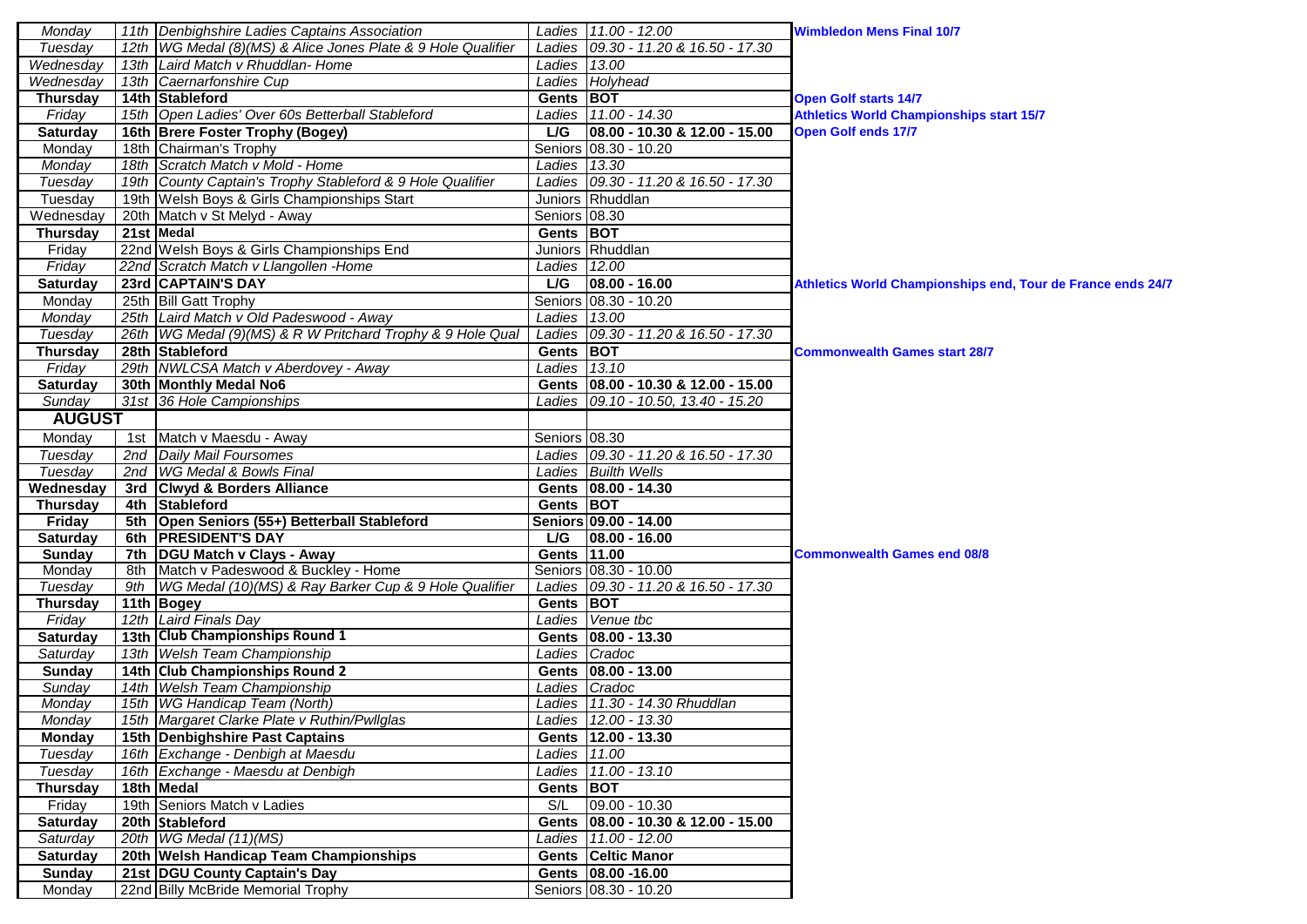| Tuesday          |     | 23rd   Team Competition - Pairs Betterball         |                | Ladies   09.30 - 11.20                |                                                           |
|------------------|-----|----------------------------------------------------|----------------|---------------------------------------|-----------------------------------------------------------|
| <b>Thursday</b>  |     | 25th Texas Scramble Team of 4)                     | Gents BOT      |                                       |                                                           |
| <b>Saturday</b>  |     | 27th Monthly Medal No7                             |                | Gents   08.00 - 10.30 & 12.00 - 15.00 |                                                           |
| <b>Sunday</b>    |     | 28th Welsh Handicap Team Finals                    |                | <b>Gents Celtic Manor</b>             |                                                           |
| Sunday           |     | 28th Alternate Day Stableford                      |                | Ladies 11.00 - 11.30                  | <b>Bank Holiday 29/8,</b>                                 |
| <b>Monday</b>    |     | 29th Bank Holiday Stableford                       |                | Gents BOT AM Only                     | <b>US Open Tennis starts 29/8</b>                         |
| <b>Monday</b>    |     | 29th Alun Solomon Mixed - Betterball Stableford    | L/G            | $12.00 - 14.30$                       |                                                           |
| Tuesday          |     | 30th Stableford & 9 Hole Qualifier                 |                | Ladies 09.30 - 11.20                  |                                                           |
| <b>SEPTEMBER</b> |     |                                                    |                |                                       |                                                           |
| <b>Thursday</b>  |     | 1st Bogey                                          | Gents BOT      |                                       |                                                           |
| Friday           |     | 2nd Match v Old Padeswood - Home                   |                | Seniors 08.30 - 10.00                 |                                                           |
| Saturday         |     | 3rd PROFESSIONAL'S DAY                             | L/G            | 08.00 - 16.00                         |                                                           |
| Sunday           | 4th | Alternate Day BCN Stableford & Breakthrough Brooch |                | Ladies 11.00 - 11.30                  |                                                           |
| Monday           | 5th | Match v Mold - Away                                | Seniors 09.00  |                                       |                                                           |
| Monday           |     | 5th D&F Autumn Meeting                             |                | Ladies Abergele                       |                                                           |
| Tuesday          |     | 6th BCN Stableford & Breakthrough Brooch           |                | Ladies 09.30 - 11.20                  |                                                           |
| <b>Thursday</b>  |     | 8th Stableford                                     | Gents BOT      |                                       |                                                           |
| <b>Thursday</b>  |     | 8th Welsh Seniors Greensomes Final                 |                | <b>Gents Morlais Castle</b>           |                                                           |
| Thursday         |     | 8th Australian Spoons Final                        |                | Ladies Llanishen                      | <b>Rugby World Cup Sevens Start 09/9</b>                  |
| <b>Friday</b>    |     | 9th Open Seniors (55+) Betterball Stableford       |                | Seniors 09.00 - 14.00                 |                                                           |
| Frday            |     | 9th   WG Centenary Greensomes Final                |                | Ladies Llanishen                      |                                                           |
| Saturday         |     | 10th Team Competition (Team of 4)                  |                | Gents 08.00 - 10.30 & 12.00 - 15.00   |                                                           |
| Saturday         |     | 10th Ping Mixed Team Finals                        | L/G            | Llanishen                             | Rugby World Cup Sevens end 11/9, US Open Tennis ends 11/9 |
| <b>Sunday</b>    |     | 11th   DGU Match v Moss Valley - Away              | Gents 11.00    |                                       |                                                           |
| Sunday           |     | 11th WG Medal (12)                                 |                | Ladies 11.00 - 12.00                  |                                                           |
| Monday           |     | 12th Match v Maesdu - Home                         |                | Seniors 09.00 - 10.30                 |                                                           |
| Monday           |     | 12th Laird Autumn Meeting                          | Ladies Rhyl    |                                       |                                                           |
| Tuesday          |     | 13th Ladies Exchange - Denbigh at Caernarfon       | Ladies $11.30$ |                                       |                                                           |
| Tuesday          |     | 13th Ladies Exchange - Caernarfon at Denbigh       |                | Ladies 11.30 - 12.30                  |                                                           |
| Wednesday        |     | 14th Federation of Lady Golfers                    |                | Ladies 09.00 - 13.00                  |                                                           |
| <b>Thursday</b>  |     | 15th Medal                                         | Gents BOT      |                                       |                                                           |
| <b>Friday</b>    |     | 16th Mixed Exchange - Mile End at Denbigh          | L/G            | $11.00 - 12.50$                       |                                                           |
| <b>Saturday</b>  |     | 17th Open Betterball Stableford                    |                | Gents   08.00 - 15.00                 |                                                           |
| Saturday         |     | 17th Alternate Day Par Competition                 |                | Ladies 11.00 - 11.30                  |                                                           |
| <b>Sunday</b>    |     | 18th   PGA ProAm - Shotgun start at 11.00          |                | Gents 08.00 - 15.30                   |                                                           |
| <b>Monday</b>    |     | 19th PGA Event                                     |                | Gents 08.00-12.00                     |                                                           |
| Monday           |     | 19th Match v Rhuddlan - Away                       | Seniors 09.00  |                                       |                                                           |
| Monday           |     | 19th WNC Vets Autumn Meeting                       |                | Ladies Abergele                       |                                                           |
| Tuesday          |     | 20th Par Competition & 9 Hole Qualifier            |                | Ladies 09.30 - 11.20                  |                                                           |
| Wednesday        |     | 21st North Wales PGA Alliance                      |                | Gents 08.00 - 13.30                   |                                                           |
| <b>Thursday</b>  |     | 22nd Stableford                                    | Gents BOT      |                                       | <b>Presidents Cup Golf starts 23/9</b>                    |
| Saturday         |     | 24th Alternate Day Am Am                           |                | Ladies 11.00 - 11.30                  |                                                           |
| <b>Saturday</b>  |     | 24th Clwyd Vale Shield- Home Start 12.30           |                | Gents   12.00 - 14.00                 | <b>Presidents Cup Golf ends 25/9</b>                      |
| <b>Sunday</b>    |     | 25th Knockout Finals Day - Start 12.00             |                | L/G   $11.30 - 14.00$                 |                                                           |
| Monday           |     | 26th Association Cup                               |                | Seniors 08.30 - 10.20                 |                                                           |
| Tuesday          |     | 27th Am Am                                         |                | Ladies 09.30 - 11.20                  |                                                           |
| Wednesday        |     | 28th DGU Meeting                                   | Gents 19.30    |                                       | <b>Ryder Cup starts 30/9</b>                              |
| <b>Thursday</b>  |     | 29th Stableford                                    | Gents BOT      |                                       |                                                           |
| <b>OCTOBER</b>   |     |                                                    |                |                                       |                                                           |
| <b>Saturday</b>  |     | 1st Monthly Medal No8                              |                | Gents   08.00 - 10.30 & 12.00 - 15.00 |                                                           |
| Saturday         |     | 1st Alternate Day Stableford                       |                | Ladies 11.00 - 11.30                  | <b>Ryder Cup ends 02/10</b>                               |
| <b>Sunday</b>    |     | 2nd Open Mixed Betterball Stableford               |                | L/G $ 10.00 - 13.00$                  |                                                           |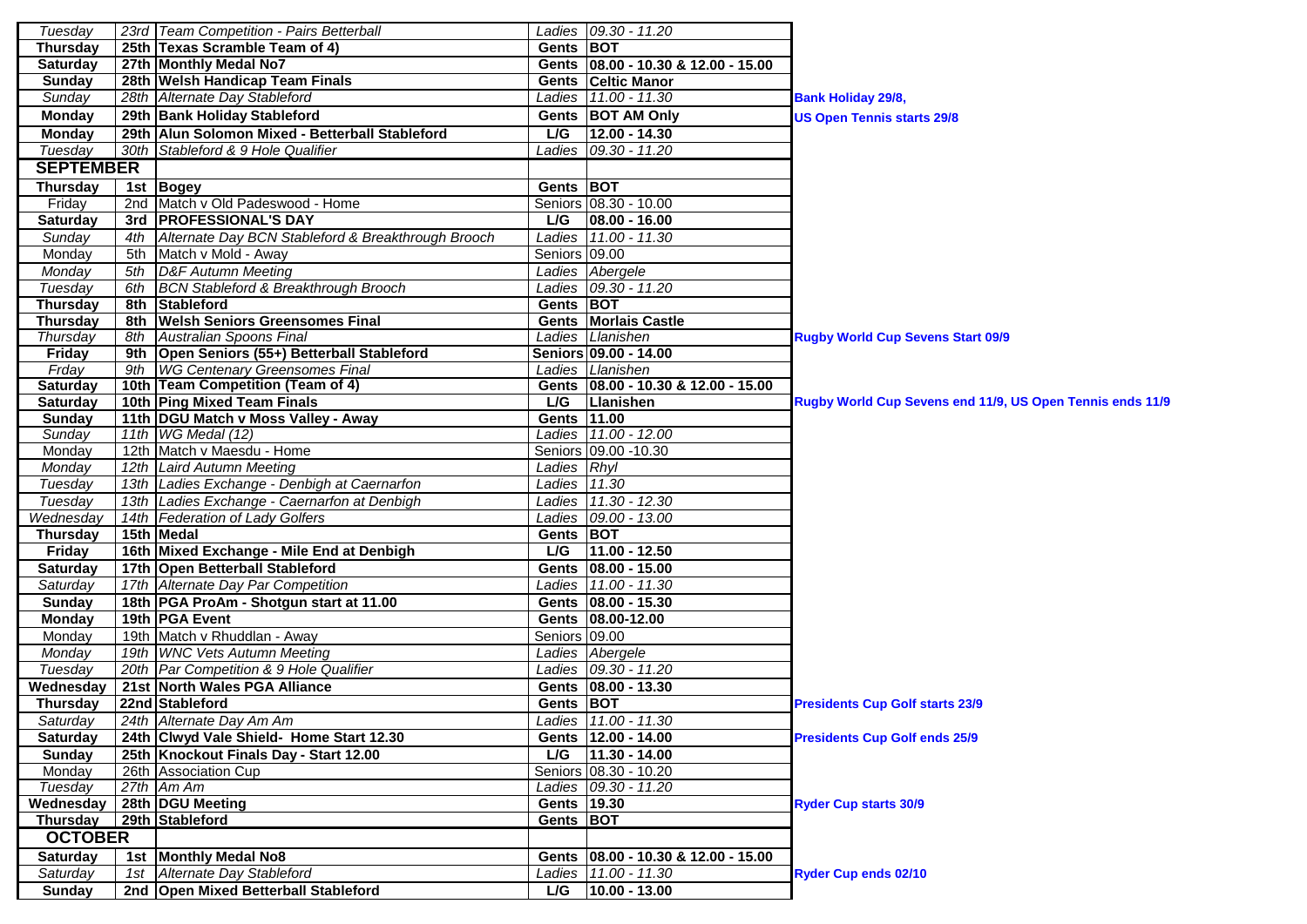| Monday          |      | 3rd Denbighshire Ladies Capt Assoc AGM                   |               | Ladies   Wrexham 14.00                      |                                                                   |
|-----------------|------|----------------------------------------------------------|---------------|---------------------------------------------|-------------------------------------------------------------------|
| Tuesday         | 4th  | Stableford & 9 Hole Qualifier                            |               | Ladies 09.30 - 11.20                        |                                                                   |
| Wednesday       | 5th  | Match v Mold - Home                                      |               | Seniors 08.30 - 10.00                       |                                                                   |
| <b>Thursday</b> |      | 6th Stableford                                           | Gents BOT     |                                             |                                                                   |
| <b>Saturday</b> |      | 8th Behrens Cup (Bogey)                                  |               | Gents 08.00 - 10.30 & 12.00 - 15.00         |                                                                   |
| Sunday          |      | 9th Alternate Day Ladies' Vice Captain v Ladies' Captain |               | Ladies 10.00 - 10.30                        |                                                                   |
| Sunday          |      | 9th Friendly Match v Wirral GC - Home                    |               | Gents 11.00 -11.50                          |                                                                   |
| Sunday          |      | 9th Ladies' Past Captains Trophy & Dinner                |               | Ladies 12.00 - 13.00                        |                                                                   |
| Monday          |      | 10th Match v St Melyd - Home                             |               | Seniors 08.30 - 10.00                       |                                                                   |
| Tuesday         |      | 11th Ladies' Vice Captain v Ladies' Captain              |               | Ladies 09.30 - 11.20                        |                                                                   |
| <b>Thursday</b> |      | 13th Stableford                                          | Gents BOT     |                                             | <b>Rugby League World Cup starts 15/10</b>                        |
| <b>Saturday</b> |      | 15th John Ashton Trophy (3 Clubs + Putter) Stableford    |               | Gents 08.00 - 10.30 & 12.00 - 15.00         | <b>Cricket World T20 starts 16/10</b>                             |
| Sunday          |      | 16th Ladies' Winter League Starts - Alternate Day        |               | Ladies 11.00 - 11.30                        |                                                                   |
| Monday          |      | 17th Match v Prestatyn - Away                            | Seniors 08.30 |                                             |                                                                   |
| Tuesday         |      | 18th Ladies' Winter League Starts                        |               | Ladies 10.00 - 11.20                        |                                                                   |
| <b>Thursday</b> |      | 20th Stableford                                          | Gents BOT     |                                             |                                                                   |
| <b>Saturday</b> |      | 22nd Vice-Captain v Captain Start 12.30                  |               | Gents 08.00-08.50, 10.30-13.30, 14.30-16.00 |                                                                   |
| Sunday          |      | 23rd Alternate Day Winter League                         |               | Ladies 11.00 - 11.30                        |                                                                   |
| <b>Sunday</b>   |      | 23rd DGC Past Captains Competition & Dinner              |               | Gents 12.00 - 12.50                         |                                                                   |
| <b>Monday</b>   |      | 24th Winter League Starts                                | <b>Gents</b>  |                                             |                                                                   |
| Monday          |      | 24th Friendship Trophy                                   |               | Seniors 08.30 - 10.20                       |                                                                   |
| Tuesday         |      | 25th Winter League                                       |               | Ladies 10.00 - 11.20                        |                                                                   |
| Wednesday       |      | 26th Laird Annual General Meeting                        |               | Ladies Venue tbc                            | <b>Clocks back 1 hr to GMT 30/10</b>                              |
| Sunday          |      | 30th Alternate Day Winter League                         |               | Ladies 11.00 - 11.30                        |                                                                   |
| Monday          |      | 31st Champions Trophy                                    |               | Seniors 08.30 - 10.20                       |                                                                   |
| <b>NOVEMBER</b> |      |                                                          |               |                                             |                                                                   |
| Tuesday         |      | 1st Winter League                                        |               | Ladies 10.00 - 11.20                        |                                                                   |
| Friday          |      | 4th SILVER PRESENTATION NIGHT                            | L/G           | 19.30                                       |                                                                   |
| Sunday          |      | 6th Alternate Day Winter League                          |               | Ladies 11.00 - 11.30                        |                                                                   |
| Monday          |      | 7th WNC Annual General Meeting                           |               | Ladies North Wales 10.30                    |                                                                   |
| Monday          | 7th  | <b>WNC Vets Annual General Meeting</b>                   |               | Ladies North Wales 12.30                    |                                                                   |
| Monday          |      | 7th   NWLCSA Annual General Meeting                      |               | Ladies Conwy 14.00                          |                                                                   |
| Tuesday         | 8th  | <b>Winter League</b>                                     |               | Ladies 10.00 - 11.20                        | <b>Cricket World T20 ends 13/11</b>                               |
| Sunday          |      | 13th Alternate Day Winter League                         |               | Ladies 11.00 - 11.30                        |                                                                   |
| Tuesday         |      | 15th Winter League                                       |               | Ladies 10.00 - 11.20                        |                                                                   |
| Wednesday       |      | 16th Ladies' Annual General Meeting                      | Ladies 19.30  |                                             | Rugby League World Cup ends 19/10 Football World Cup starts 21/11 |
| Sunday          |      | 20th Alternate Day Winter League                         |               | Ladies 11.00 - 11.30                        | ENG v IRN 13.00, USA v WAL 19.00 21/11                            |
| Monday          | 21st |                                                          |               |                                             |                                                                   |
| Tuesday         |      | 22nd Winter League                                       | Ladies        | 10.00 - 11.20                               | WAL v IRN 10.00, ENG v USA 19.00 25/11                            |
| Friday          | 25th |                                                          |               |                                             |                                                                   |
| Saturday        | 26th |                                                          |               |                                             |                                                                   |
| Sundav          |      | 27th Alternate Day Winter League                         |               | Ladies 11.00 - 11.30                        |                                                                   |
| Monday          |      | 28th Seniors/Ladies AmAm                                 | S/L           | $09.00 - 10.50$                             | WAL v ENG 19.00, IRN v USA 19.00 29/11                            |
| Tuesday         |      | 29th Winter League                                       | Ladies        | $10.00 - 11.20$                             |                                                                   |
|                 |      | Wednesday   30th   DGU Annual General Meeting            | Gents 19.30   |                                             |                                                                   |
| <b>DECEMBER</b> |      |                                                          |               |                                             | Last 16 03/12, 04/12                                              |
| Sunday          | 4th  | Alternate Day Winter League                              |               | Ladies 11.00 - 11.30                        |                                                                   |
| <b>Monday</b>   |      | 5th General Meeting                                      | L/G           | 19.30                                       |                                                                   |
| Tuesday         |      | 6th Winter League                                        |               | Ladies 10.00 - 11.20                        | QuarterFinals 09/12, 10/12                                        |
| Saturday        |      | 10th Alternate Day Winter League                         |               | Ladies 10.30 - 11.00                        |                                                                   |
| Sunday          |      | 11th Christmas Competition & Dinner                      |               | Ladies 11.30 - 14.00                        |                                                                   |
| Monday          |      | 12th Seniors' Christmas Competition & Dinner             |               | Seniors 08.30 - 10.20                       | <b>Semi Finals 13/12, 14/12</b>                                   |